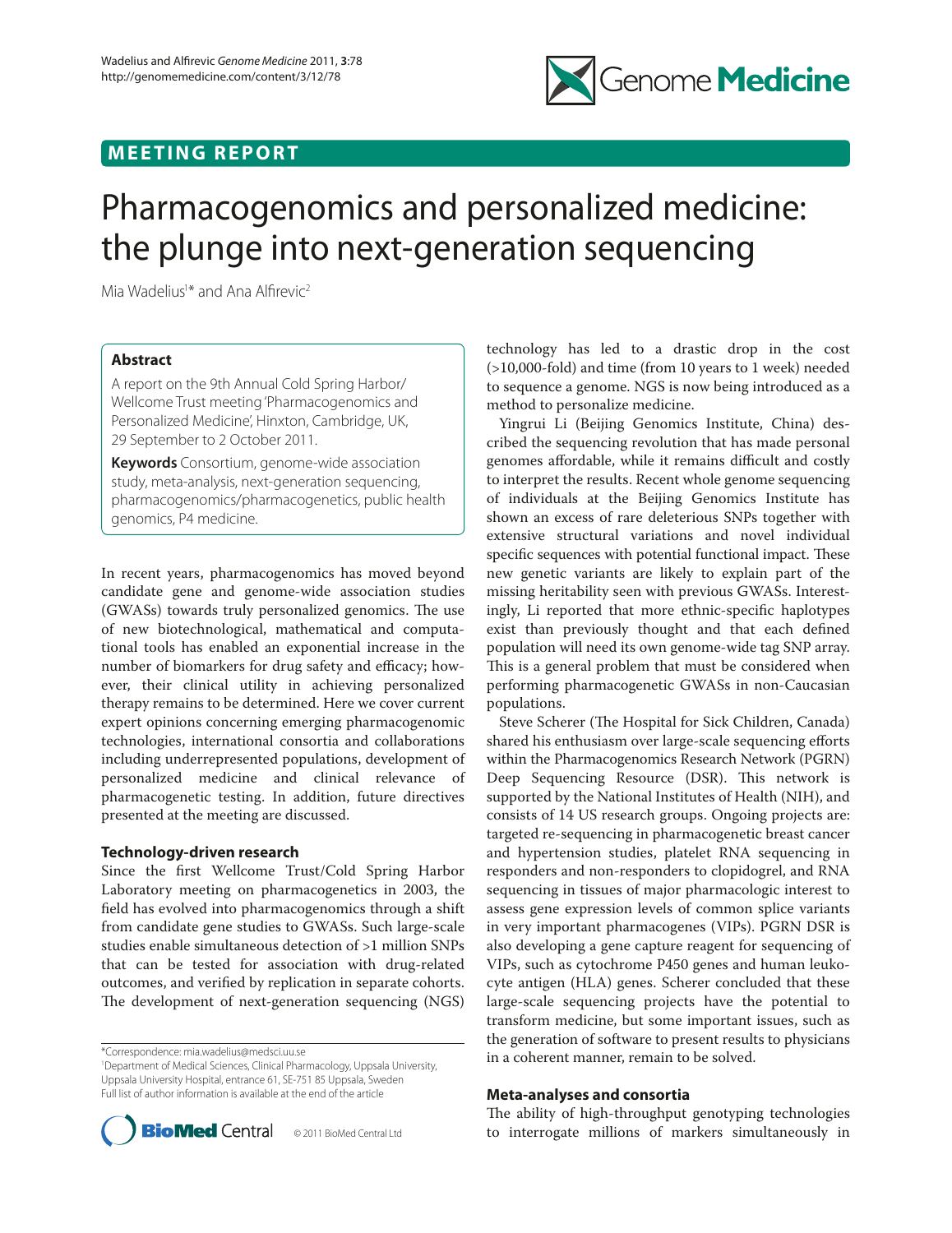| Group                                                   | <b>Abbreviation</b> | Website                                                             | Presenter(s)                                  |
|---------------------------------------------------------|---------------------|---------------------------------------------------------------------|-----------------------------------------------|
| <b>Breast Cancer Association Consortium</b>             | <b>BCAC</b>         | http://www.srl.cam.ac.uk/consortia/bcac/                            | Christina Justenhoven                         |
| Canadian Pharmacogenomics Network for Drug Safety       | <b>CPNDS</b>        | http://www.cpnds.ubc.ca/                                            | Michael Hayden, Colin Ross,<br>Ursula Amstutz |
| Clinical Pharmacogenetics Implementation Consortium     | <b>CPIC</b>         | http://www.pharmqkb.org/contributors/<br>consortia/cpic_profile.jsp | Ellen M McDonagh                              |
| Human Heredity and Health in Africa Initiative          | H3 Africa           | http://h3africa.org/                                                | Collet Dandara                                |
| Inflammation and the Host Response to Injury Consortium | <b>IHRI</b>         | https://www.gluegrant.org/index.htm                                 | Wenzhong Xiao                                 |
| International Cancer Genome Consortium                  | <b>ICGC</b>         | http://www.icgc.org/                                                | Ultan McDermott                               |
| International Serious Adverse Events Consortium         | <b>iSAEC</b>        | http://www.saeconsortium.org/                                       | Ann Daly                                      |
| International Warfarin Pharmacogenetics Consortium      | <b>IWPC</b>         | http://www.pharmqkb.org/contributors/<br>consortia/iwpc_profile.jsp | Stephane Bourgeois                            |
| Pharmacogenomics Research Network                       | PGRN                | http://pgrn.org/                                                    | Steven Scherer                                |
| SpiroMeta Consortium                                    |                     |                                                                     | Ma'en F Obeidat                               |

**Table 1. Examples of pharmacogenomic networks and consortia presented at the Pharmacogenomics and Personalized Medicine meeting**

association studies necessitates the use of large sample sizes that can be recruited only through collaborations; some studies reported at the meeting included >90,000 participants. The trend is therefore to perform metaanalyses of available GWASs to increase statistical power, and also to persuade old competitors to work together in consortia (Table 1), where primary individualized outcome data are pooled with previous or new genotyping data. This is indeed a positive effect brought on by recent technological developments.

Several consortia are hosted by the PharmacoGenomics Knowledge Base (PharmGKB). Among them is the Clinical Pharmacogenetics Implementation Consortium, which is aimed at providing guidance on how to adjust medications on the basis of pharmacogenetic test results. Another PharmGKB network is the International Warfarin Pharmacogenetics Consortium, which was intended initially for the development of a warfarin dose algorithm, but is now involved in a warfarin GWAS meta-analysis. Two consortia aimed at investigating genetic risk factors for adverse drug reactions were presented. First, Ann Daly (Newcastle University, UK) from the International Serious Adverse Events Consortium described recent results concerning GWASs and exome sequencing of serious adverse drug reactions affecting the liver. Thereafter, Michael R Hayden, Colin Ross and Ursula Amstutz (University of British Columbia, Canada) presented studies of severe adverse drug reactions in children within the Canadian Pharmacogenomics Network for Drug Safety. The International Cancer Genome Consortium, which is searching for biomarkers of sensitivity and resistance to therapies by exposing 1,000 cancer cell lines to a multitude of chemical compounds, was described by Ultan McDermott (Wellcome Trust Sanger Institute, UK). Finally, Christina Justenhoven (Dr Margarete Fischer-Bosch-Institute of Clinical Pharmacology, Germany)

represented the Breast Cancer Association Consortium, which is searching for breast cancer susceptibility genes, as well as studying effects of hormone therapy in relation to genotypes. One main driver of these networks (except the Clinical Pharmacogenetics Implementation Consortium) is to pool enough samples to enable robust study design with high statistical power.

## **Pharmacogenomics in Africa**

African researchers and populations are substantially under-represented in most international research networks. It was therefore a pleasure to hear Collet Dandara (University of Cape Town, South Africa) describe the Human Heredity and Health in Africa (H3Africa) initiative, which is sponsored by the NIH and the Wellcome Trust. Specific issues in African populations are the great genetic diversity and the fact that most drugs are developed for non-Africans. Drug safety and efficacy biomarkers that have already been discovered may not be appropriate in African populations because of different allele and haplotype frequencies. Recent studies have shown that HLA types that confer risk of serious skin reactions vary between different populations. Hence it is essential to develop diagnostic and prognostic tools for all populations. Folefac Aminkeng (University of British Columbia, Canada) described an important project aimed at studying the pharmacogenetics of World Health Organization essential medicines in Africa to enable the most effective use of available medical resources, and Marelize Swart (University of Cape Town, South Africa) illustrated this endeavor by describing pharmacogenetic predictors of response to HIV/AIDS treatment.

# **Clinical validity and utility of pharmacogenetic tests**

Numerous pharmacogenetic biomarkers for drug safety and efficacy have been identified over the past few years.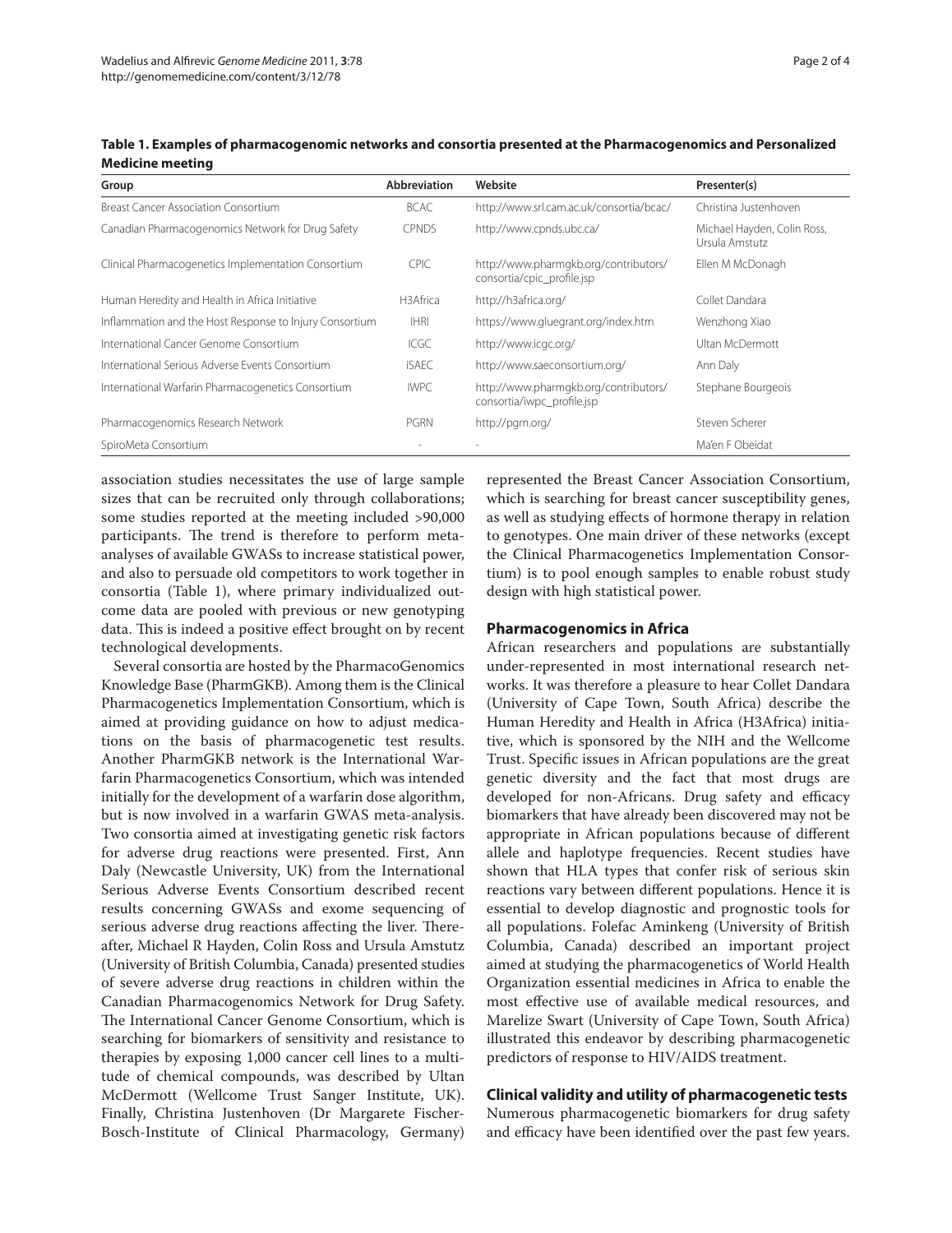

At this meeting, biomarkers relating to a wide range of drugs were presented: from anticoagulants to immunotherapy, chemotherapy, antiretroviral therapy, antiepileptic drugs and antibiotics. The US Food and Drug Administration has currently more than 70 black box warnings for these drug-gene interactions. The European Medicines Agency has been considerably more conservative in this respect. The fact that only a few pharmacogenetic biomarkers have reached the clinic was touched upon by several speakers, most notably Muin J Koury (Office of Public Health Genomics, USA). Koury defined the translation process from genomic research to clinical and public health interventions as a cycle of five phases: T0 to T4 (Figure 1). Although the first phase of translation has acceptable levels of funding, subsequent phases are comparatively under-resourced and lack the necessary infrastructure; thus, priority should be given to these areas of research. After his presentation, the question of whether genetic biomarkers for drug response need the same level of evaluation as biomarkers for disease risk was raised.

This discussion was continued when for the first time in the Cold Spring Harbor Laboratory/Wellcome Trust series of pharmacogenomics meetings, a debate took place. It was led by Hiltrud Brauch (Dr Margarete Fischer-Bosch-Institute of Clinical Pharmacology, Germany) and Paul Pharoah (Cambridge Cancer Centre, UK). The question set was: does *CYP2D6* genotyping for response to tamoxifen treatment of estrogen-positive breast cancer have clinical validity and utility? Brauch

presented arguments for, and Pharoah against, genotyping of CYP2D6. The issue was not settled here, but it initiated a heated discussion that was very well received by the contributing audience. In reality, the uptake of this and many other pharmacogenetic tests into the clinic has been slow because of the lack of evidence for clinical validity and utility. Concentrated efforts should be made to provide this evidence before pharmacogenetic tests are translated on a broad scale into clinical recommendations and policies.

# **Beyond genotyping: P4 medicine**

Despite current reluctance to adopt pharmacogenetic testing, Leroy Hood (Institute of Systems Biology, USA) predicts that in 10 years time each patient will be surrounded by billions of data points: DNA sequence, imaging and test results, and so on. However, most of these data points will be biological noise, and how to select the relevant data, integrate them and formulate them into models will be the key to the future. The challenge will be to deal with this incredible complexity to decipher biological pathways implicated in disease and response to drugs. Hood described how emerging biotechnological, computational and mathematical tools will enable medicine to focus more on health (wellness) than disease. He calls the transition from reactive to proactive medicine P4 medicine, which is the term coined for predictive, preventive, personalized and participatory medicine. This is clearly an area of research for the future.